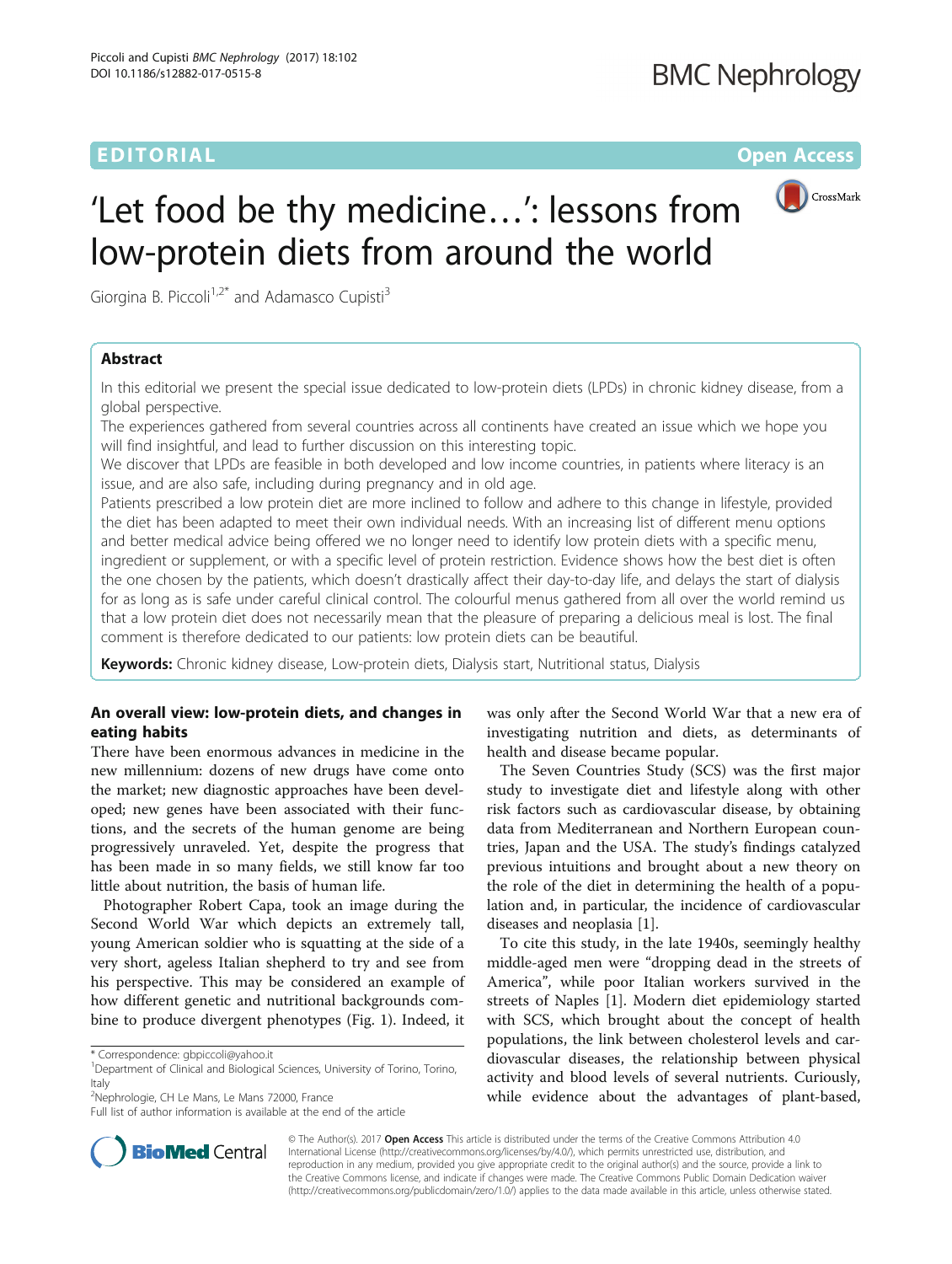<span id="page-1-0"></span>

Fig. 1 Robert Capa. Near Troina. August 4-5, 1943. Sicilian farmer showing an American officer which way German soldiers have gone (source: [http://www.slideshare.net/\)](http://www.slideshare.net/); the permission for reproducing the photo was obtained from right holder at Magnum Photos ([http://www.magnumphotos.com/\)](http://www.magnumphotos.com/).

Mediterranean diets were accumulating, the world population moved to higher protein intake, which was only recently reduced, also on account of the emerging data on the negative effects of diets particularly rich in red meat and processed food. Only relatively recently have we seen the rediscovery of the Mediterranean diet, poor in red meat and rich in oil rather than animal fats, and of several other plant-based diets and traditional foods, offsetting the trend towards quickly prepared, packaged, unhealthy food [\[2](#page-3-0)–[8](#page-3-0)].

The SCS taught us the importance of adapting to local habits, and suggested that the best results can best be obtained by encouraging the consumption of traditional local foods: dark chocolate in the Netherlands, olive oil in Italy and Greece, and raw fish in Japan can "protect health" [[1](#page-3-0)].

The kidney is a faithful mirror of the vascular tree and what is good for the heart is good for the kidneys. Therefore, a Mediterranean or plant-based diet might be a good starting point for a renal diet and studying patients' backgrounds and their cultures' traditional "healthy foods" may help to find feasible diet options.

This special issue was born in such a context.

#### Low-protein diets from a global perspective

The Seven Countries Study takes us back to the aftermath of the second-world-war when, almost paradoxically, cultural exchanges had increased as a result of the war. The desire to share information about the advances in medical knowledge, made during and after the war was widespread. Meanwhile, the interest in diet and nutrition was modulated by the complex social and cultural changes, most recently merging into the on-going world crisis, globalization, and the aging of the overall population [[9](#page-3-0)–[12](#page-3-0)].

Nephrology progressed at an incredible speed; dialysis became possible, then widely available in western countries, and increasingly required in aging populations. Fifty years since the beginning of maintenance dialysis treatments, the issue of patient selection for dialysis is being posed again on a global scale. Since dialysis is not available or affordable for almost two-thirds of the world's population and, even in rich countries, the limited resources open interrogatives on the indication for treatment in very old or severely comorbid patients [[13\]](#page-3-0).

In low-income countries, the use of well-balanced, low protein diets (LPD) may serve to prolong survival for a few years in patients who have no access to dialysis: it is a not quite sufficient, albeit not negligible, goal when dialysis is missing.

This problem is discussed in this issue.

The programs Remuzzi designed to improve the survival of patients with AKI or CKD in developing countries demonstrated that simple, low-cost management approaches could be used to slow the progression of CKD in thousands of individuals [\[14](#page-3-0)].

Other papers deal with this important question. The African experience shows that a well-balanced diet, with a restricted protein content, can be proposed in many contexts, including low-income, low-literacy settings [[15](#page-3-0), [16](#page-3-0)]. Given the "silent epidemic" of illiteracy in developed countries, the strategies developed in Africa can be used in Europe, as an Italian case report explains [\[17\]](#page-3-0).

The policy of "dialysis early, dialysis for all", has now been replaced by the "intention to delay" and by the consideration that it does not always improve survival, especially in very elderly or severely comorbid patients [[18](#page-3-0)–[20](#page-3-0)]. Consequently, interest has shifted to the effect of low-protein diets to delaying the progression of CKD, to their potential role as metabolic stabilizers, allowing a longer period of acceptable clinical balance without dialysis, and finally to the feasibility and implementation strategies [[21, 22\]](#page-3-0).

One consequence of the recent interest in incremental dialysis has been to suggest a role of LPDs in allowing smoother dialysis start and in preserving residual renal function, one of the strongest predictors of outcome [\[23](#page-3-0)–[25](#page-3-0)].

## What else can we learn from this issue?

Following Mitch and Remuzzi's commentary, which reconsiders their pivotal paper "Diets For Patients With Chronic Kidney Disease, Still Worth Prescribing", many new and interesting aspects of low protein diets have emerged in the past decade [\[14](#page-3-0), [20](#page-3-0)]. Their paper deals with the recent evidence on some complex aspects that often make the findings of studies on low-protein diets difficult to evaluate, among them the extent to which they interact with other aspects of the global care of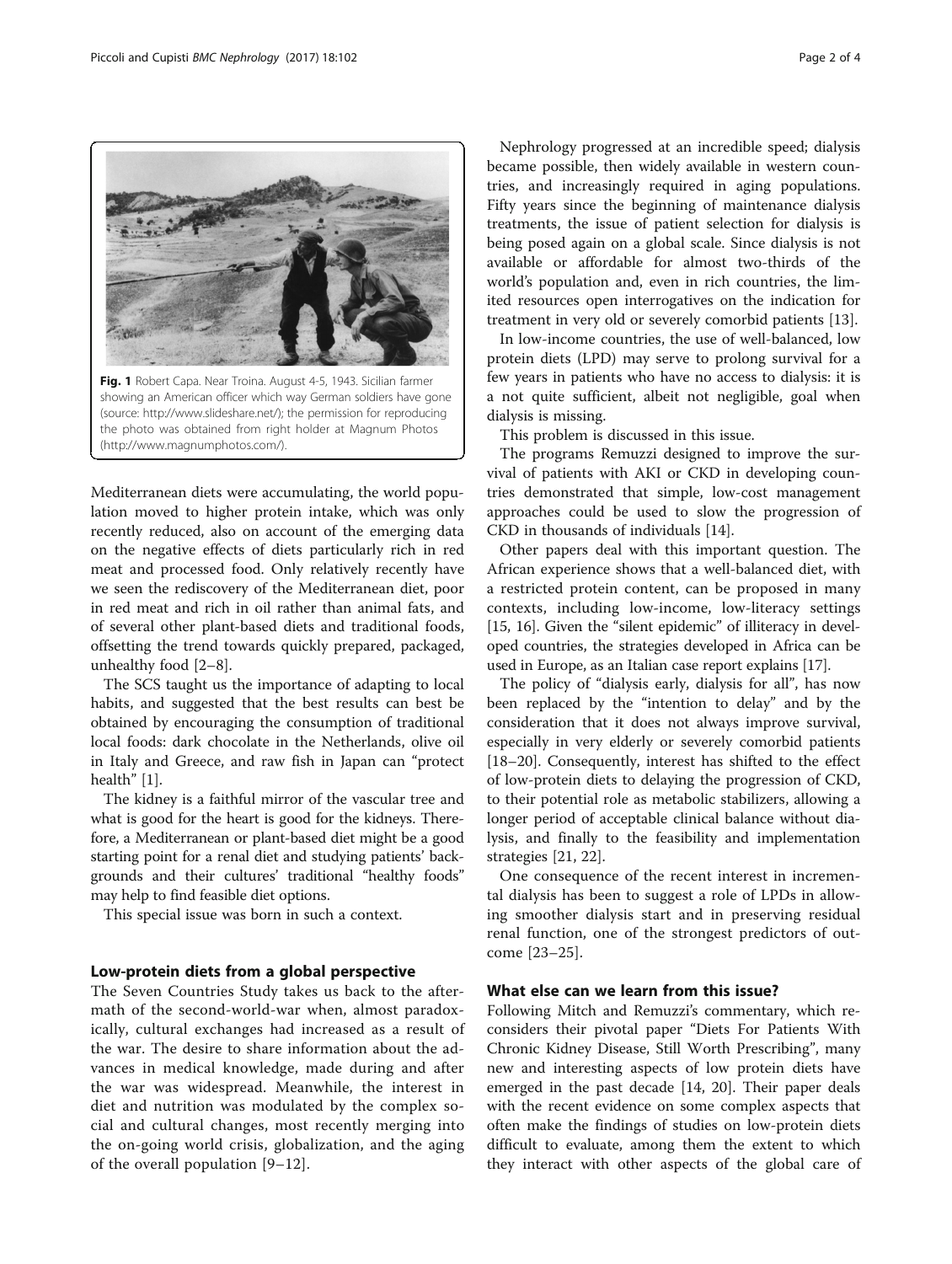CKD patients, such as metabolic acidosis or hyperphosphatemia. While the authors focus on high-quality evidence from large trials, they also mention how observational studies also represent important tools for implementation in clinical practice.

This is the underlying belief of the articles you are about to read.

The various experiences here presented convey several different messages, and may also dispel common beliefs associated with low protein diets.

In summary:

- Low protein diets are feasible.
- Low protein diets are safe and may be followed with good adherence.
- Low protein diets are adaptable to different settings and may be designed with different "menus".
- Low protein diets do not have to be boring.
- Low protein diets are not restricted to any geographic location or alimentary habit.
- Low-protein diets can be delicious.

#### Low-protein diets are feasible

Low-protein diets are feasible everywhere: in countries like Italy, in which several alternative options have been developed over time, as well as in Countries such as Japan, India, Brazil, Russia Sweden and Romania, in which fewer options are routinely followed [\[21](#page-3-0)–[27](#page-3-0)].

Evidence exists that low-protein diets are safe, provided that they are correctly prescribed, and patients receive regular check-ups to ensure they are following the indications they have been given. This is a leitmotif in all the papers, which underline the importance of careful clinical control of on-diet patients, whenever possible by both a nephrologist and a renal dietician or, even better, by a larger work team [[28](#page-3-0)–[41](#page-3-0)].

Such diets should be adapted to suit local environment, culture, and religious practices, in addition to the single patient's needs. Adaptation to local habits, and, within them, to the individual patient's needs, appears to be the key to success. In countries such as Australia or the US, in which the normal protein intake is well above 1.2 g of protein per kg of body weight per day, a feasible dietary protein reduction would probably be a protein intake of 0.8 g/kg/day. A similar intake may be needed in poorer countries, for balancing malnutrition [[16, 32, 33](#page-3-0)].

The availability of amino acid and ketoacid supplements helps to simplify diet strategies, and their use makes it possible to safely reduce protein intake to 0.3 g/Kg/day, at least in some patients. The European and Asian experiences are remarkably positive, both with low- and very low-protein regimens, even for prolonged periods of time [[26, 35\]](#page-3-0).

The evidence of the favorable role of moderately restricted vegan supplemented diets on fetal growth is an important element demonstrating the safety of this approach, as long as there is careful multidisciplinary monitoring [[36\]](#page-3-0).

The Italian experience with protein-free foods is of particular interest. These products, available free of charge only in this country, represent an easy way to increase energy intake without raising the dietary load of nitrogen, phosphate or potassium, which suggests that this interesting option should be made more widely available [[21](#page-3-0)–[24\]](#page-3-0).

The common error of identifying low-protein diets with specific supplements, menus or a given degree of restriction may be clearly avoided by acknowledging the wealth of recipes, suggestions, and approaches presented, once more underlining the need to adapt diets to patients' needs and wishes.

Thus, this issue stresses that "the best diet" is one that the individual patient agrees to follow and allows him/her to maintain an active social life, while correcting metabolic abnormalities and delaying the start of dialysis, as long and safely as possible. The colorful menus gathered from around the world describe not only feasible, but also wonderful diets with delicious dishes, and show that reducing protein intake need not entail reducing the pleasure of eating well-prepared, tasty food.

### Conclusions

In conclusion, we consider that this issue shows that we should stop seeing low-protein diets as being lists of "restricted or forbidden foods" and that we should conversely start offering our patients choices of "unrestricted and allowed foods".

The final message is therefore for our patients: lowprotein diets are effective and safe, but some effort must be made to make them tasty and easy to follow.

What you eat can be delicious, even on a low-protein diet.

#### Acknowledgements

The Authors are gratefully indebted to Hippocrates (460-370 BCE.), who said 'Let food be thy medicine and medicine be thy food'.

Funding

#### None.

#### Availability of data and materials

not applicable.

#### Authors' contributions

GBP and AC contributed equally to the drafting of this editorial. Both reviewed and approved the final version.

#### Competing interests

Neither author has competing interests regarding this manuscript.

#### Consent for publication

Not applicable.